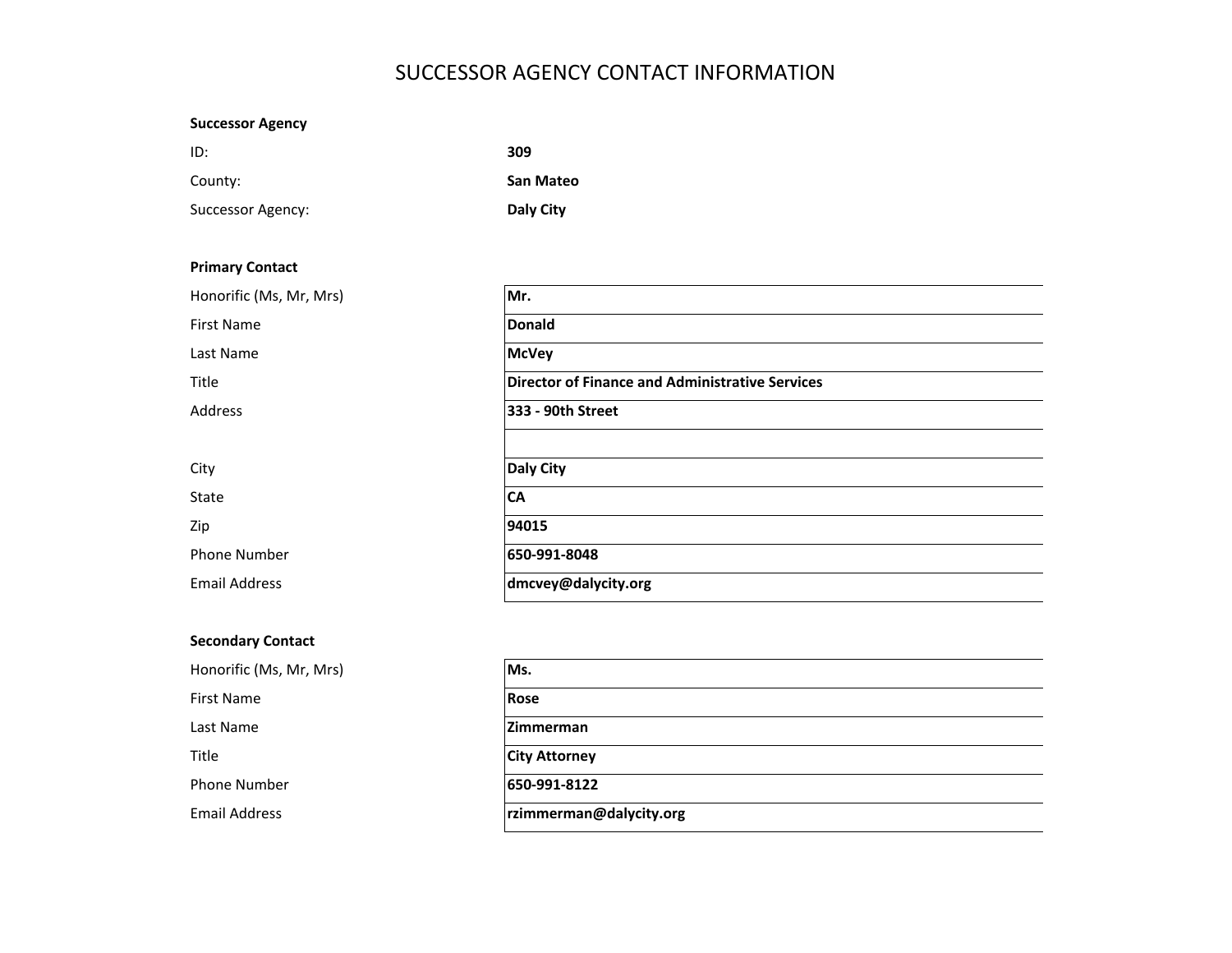## **SUMMARY OF RECOGNIZED OBLIGATION PAYMENT SCHEDULE**

Filed for the July 1, 2013 to December 31, 2013 Period

#### **Name of Successor Agency: DALY CITY (SAN MATEO)**

| <b>Outstanding Debt or Obligation</b>                               | <b>Total</b>                                                                                                                                       |              |                        |  |  |
|---------------------------------------------------------------------|----------------------------------------------------------------------------------------------------------------------------------------------------|--------------|------------------------|--|--|
|                                                                     | <b>Total Outstanding Debt or Obligation</b>                                                                                                        | \$28,068,062 |                        |  |  |
|                                                                     | <b>Current Period Outstanding Debt or Obligation</b>                                                                                               |              | <b>Six-Month Total</b> |  |  |
| Α                                                                   | Available Revenues Other Than Anticipated RPTTF Funding                                                                                            | \$6,714      |                        |  |  |
| В                                                                   | Enforceable Obligations Funded with RPTTF                                                                                                          | \$136,250    |                        |  |  |
| C                                                                   | Administrative Allowance Funded with RPTTF                                                                                                         | \$125,000    |                        |  |  |
| D                                                                   | Total RPTTF Funded $(B + C = D)$                                                                                                                   | \$261,250    |                        |  |  |
|                                                                     | Total Current Period Outstanding Debt or Obligation $(A + B + C = E)$ Should be same amount as ROPS form six-month total                           | \$267,964    |                        |  |  |
|                                                                     | Enter Total Six-Month Anticipated RPTTF Funding                                                                                                    | \$3,496,642  |                        |  |  |
| G                                                                   | Variance (F - D = G) Maximum RPTTF Allowable should not exceed Total Anticipated RPTTF Funding                                                     | \$3,235,392  |                        |  |  |
|                                                                     | Prior Period (July 1, 2012 through December 31, 2012) Estimated vs. Actual Payments (as required in HSC section 34186 (a))                         |              |                        |  |  |
| н                                                                   | Enter Estimated Obligations Funded by RPTTF (lesser of Finance's approved RPTTF amount including admin allowance or the actual amount distributed) | \$242,175    |                        |  |  |
|                                                                     | Enter Actual Obligations Paid with RPTTF                                                                                                           | \$0          |                        |  |  |
|                                                                     | Enter Actual Administrative Expenses Paid with RPTTF                                                                                               | \$0          |                        |  |  |
|                                                                     | Adjustment to Redevelopment Obligation Retirement Fund $(H - (I + J) = K)$                                                                         | \$242,175    |                        |  |  |
|                                                                     | Adjustment to RPTTF $(D - K = L)$                                                                                                                  |              | \$19,075               |  |  |
|                                                                     | Certification of Oversight Board Chairman:                                                                                                         | Peggy Jensen | Chair                  |  |  |
| Pursuant to Section 34177(m) of the Health and Safety code,<br>Name |                                                                                                                                                    |              | Title                  |  |  |
|                                                                     | I hereby certify that the above is a true and accurate Recognized                                                                                  |              |                        |  |  |
|                                                                     | Obligation Payment Schedule for the above named agency.                                                                                            | /s/          |                        |  |  |

Signature Date Date Communications and the Date Date Date Date Date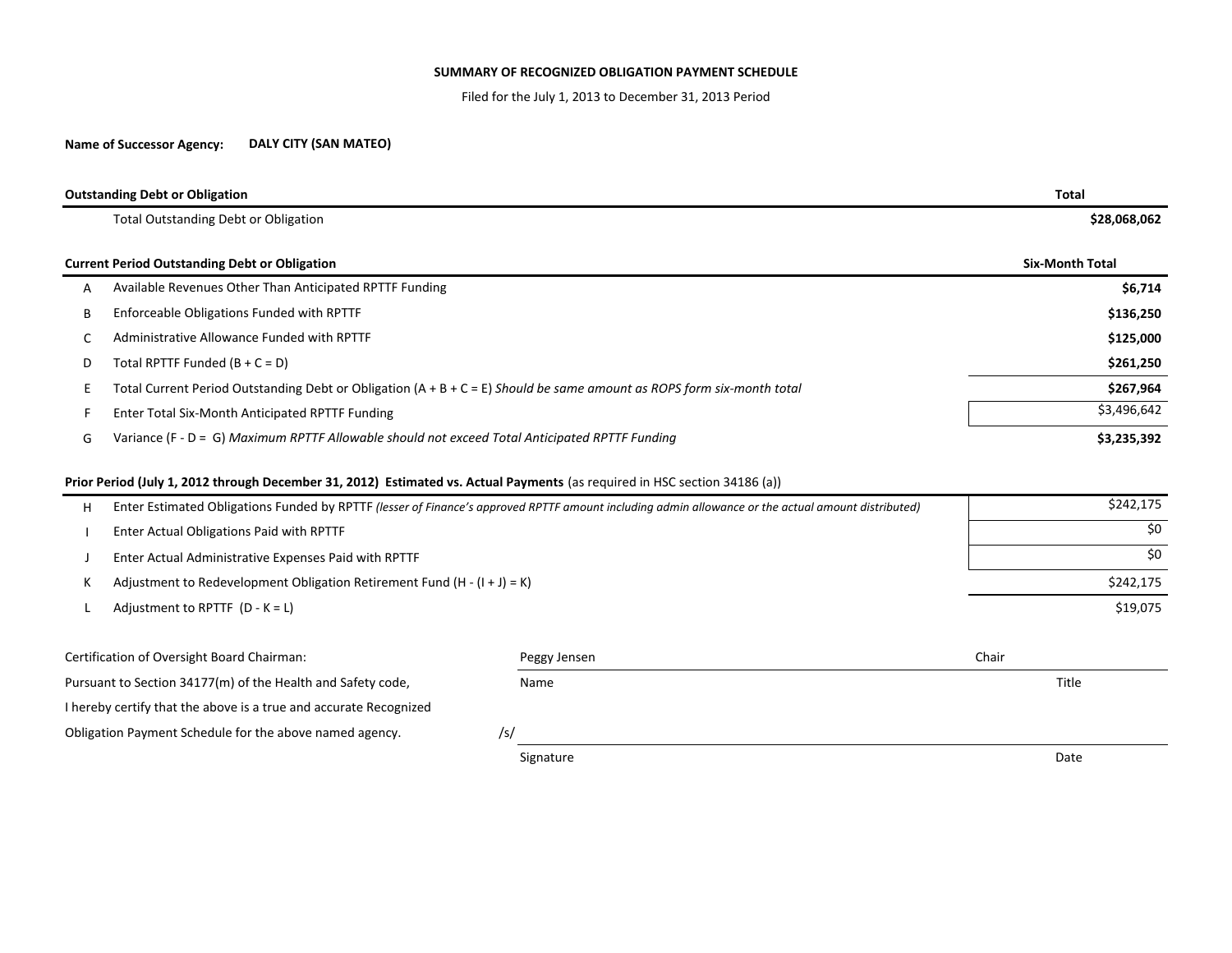### **DALY CITY (SAN MATEO) RECOGNIZED OBLIGATION PAYMENT SCHEDULE (ROPS 13‐14A) July 1, 2013 through December 31, 2013**

Bond Proceeds Reserve Balance Admin Allowance RPTTF Other Six‐Month Total \$28,068,062 \$516,853 \$0 \$0 \$0 \$125,000 \$136,250 \$6,714 \$267,964 1 Loan from12/20/1971 City of Daly City 12/20/1971 City City City Loan for Property Acquisition and Redevelopment Operations Mission/JS 23,431,356 000000 0 2 Loan from12/13/1999 **City of Daly City 12/13/1999** City City City Loan for Property Acquisition and Redevelopment Operations Bayshore | 3,291,829 | 0| 0| 0| 0| 0| 0| 0| 0 3 Administrative Allowance Administrative Allowance City of Daly City Administration Costs 0 250,000 0 0 125,000 0 0 125,000 4 HELPPLoan 1/30/2007 11/30/2007 11/30/2017 |CA Housing Finance Agency |Loan for property acquisition Mission/JS | 1,171,752 | 234,350 0 0 0 0 117,175 0 117,175 0 117,175 5 Rental property utilities Rental property utilities PG&E Gas & electric Mission/JS 0 3,600 0000 1,800 1,800 6 Rental property utilities Rental property utilities San Mateo County Sewer fees & mosquito abatement Mission/JS 0 1,600 0 0 0 0 800 800 7 Property Insurance Property Insurance City of Daly City Insurance premiums Mission/JS 0 2,388 0000 1,194 1,194 8 Landmark Oliver McMillan Co. Co. Refundable Deposit Mission/JS 150,000 000000 0 9 135 Accacia 135 Accacia Oscar Flores Rental Deposit Bayshore 700 000000 0 10 Property Insurance 0 |Property Insurance City of Daly City Insurance premiums Bayshore 0 1 600 | 600 | 600 | 600 | 600 | 600 | 11 260 Abbot 260 Abbot Various Tenants Rental Deposits Bayshore 3,350 000000 0 12 260 Abbot 260 Abbot 3/15/2007 Hildebrand Property Mgmt. Utilities Bayshore 0 240 0 0 0 0 120 120 13 260 Abbot SanSan Mateo County County Sewer fees Bayshore 0 1,200 0 0 0 0 600 600 14 260 Abbot 260 Abbot 3/15/2007 Hildebrand Property Mgmt. Property management Bayshore 0 2,400 0000 1,200 1,200 15 260 Abbot 260 Abbot 3/15/2007 Hildebrand Property Mgmt. Building maintenance Bayshore 0 800 0 0 0 0 400 400 16 Various properties Various properties 12/18/2012 J Kaeuper & Company Appraisal of properties for disposition Both ‐ See Notes 19,075 19,075 19,075 19,075 0 0  $\overline{0}$  $\overline{0}$  $\frac{1}{\Omega}$  $\frac{1}{\alpha}$ 0  $\overline{0}$  0  $\overline{0}$  $\overline{0}$  $\overline{0}$  0 0 Project Area Total Outstanding Debt or Obligation Total Due During Fiscal Year 2013‐14\$516,853 Funding Source Item# m # Project Name / Debt Obligation | Execution Date | Termination Date | Payee | Payee Description/Project Scope Contract/Agreement Termination Date Contract/Agreement

Oversight Board Approval Date: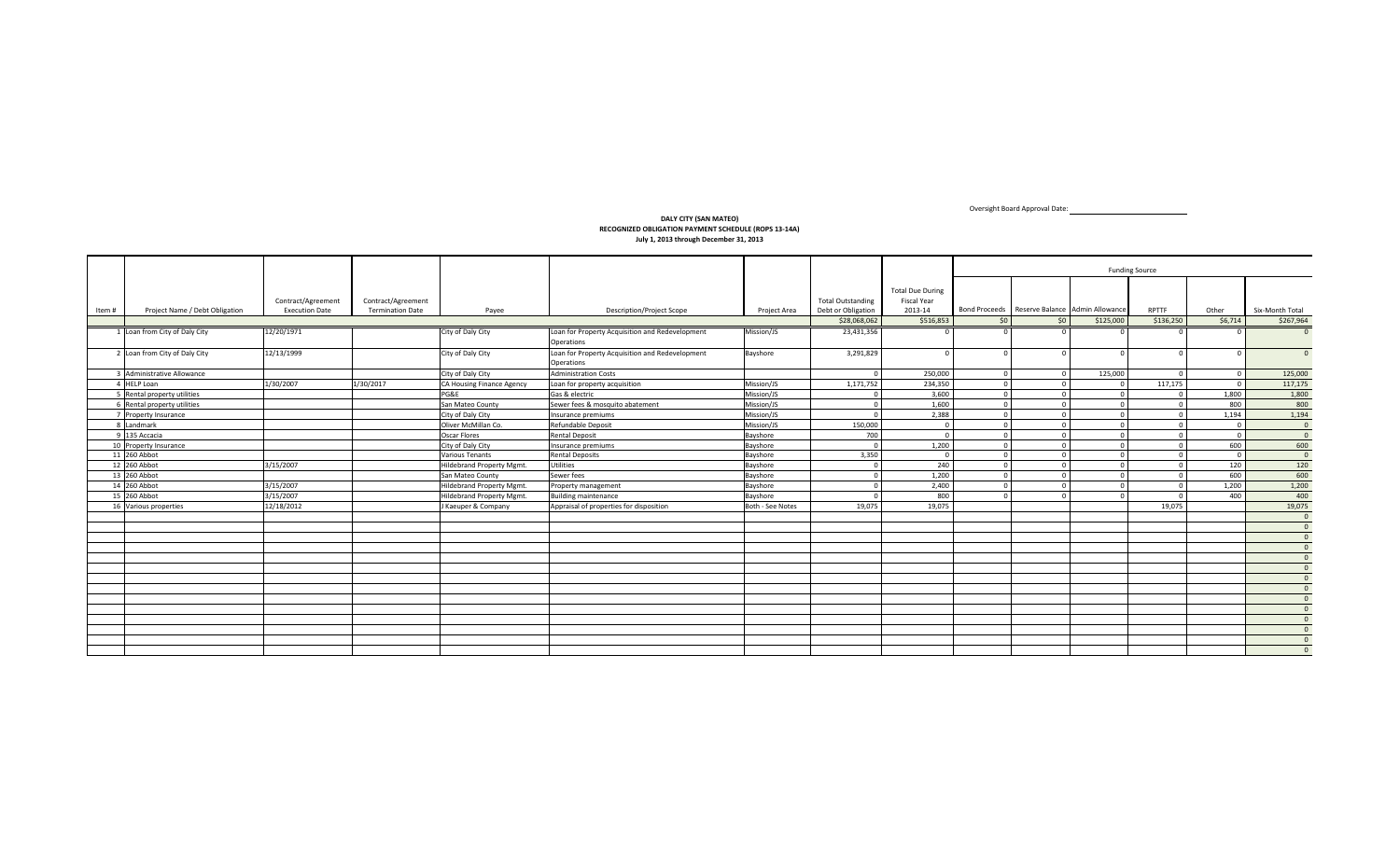#### **DALY CITY (SAN MATEO)**

#### **Pursuant to Health and Safety Code section 34186 (a)**

**PRIOR PERIOD ESTIMATED OBLIGATIONS vs. ACTUAL PAYMENTS**

**RECOGNIZED OBLIGATION PAYMENT SCHEDULE (ROPS II)**

## **July 1, 2012 through December 31, 2012**

| $20.7$ $\pm 0.22$ and $\pm 0.00$ and $\pm 0.00$ and $\pm 0.00$ |                           |                                                                                                                                            |              |          |           |                      |        |                 |        |                 |        |           |        |          |         |
|----------------------------------------------------------------|---------------------------|--------------------------------------------------------------------------------------------------------------------------------------------|--------------|----------|-----------|----------------------|--------|-----------------|--------|-----------------|--------|-----------|--------|----------|---------|
|                                                                |                           |                                                                                                                                            |              | LMIHF    |           | <b>Bond Proceeds</b> |        | Reserve Balance |        | Admin Allowance |        | RPTTF     |        | Other    |         |
| Item # Project Name / Debt Obligation                          | Payee                     | Description/Project Scope                                                                                                                  | Project Area | Estimate | Actual    | Estimate             | Actual | Estimate        | Actual | Estimate        | Actual | Estimate  | Actual | Estimate | Actual  |
|                                                                |                           |                                                                                                                                            |              | 50       | \$242,175 | $\zeta$              | 50     | \$154,100       |        | \$125,000       | 50     | \$117,175 | 50     | \$7,127  | \$6,253 |
| 1 Loan from City of Daly City                                  | City of Daly City         | Loan for property acquisition & redevelopment operations                                                                                   | Mission/JS   |          |           |                      |        |                 |        |                 |        |           |        |          |         |
| 2 Loan from City of Daly City                                  | City of Daly City         | Loan for property acquisition & redevelopment operations                                                                                   | Bayshore     |          |           |                      |        |                 |        |                 |        |           |        |          |         |
| 3 Administrative allowance                                     | City of Daly City         | Administration costs **                                                                                                                    |              |          | 125,000   |                      |        |                 |        | 125,000         |        |           |        |          |         |
| 4 HELP Loan                                                    | CA Housing Finance Agency | Loan for property acquisition **                                                                                                           | Mission/JS   |          | 117,175   |                      |        |                 |        |                 |        | 117,175   |        |          |         |
| Rental property utilities                                      | PG&E                      | Gas & electric                                                                                                                             | Mission/JS   |          |           |                      |        |                 |        |                 |        |           |        | 1,800    | 1,615   |
| Rental property utilities                                      | San Mateo County          | Sewer fees & mosquito abatement                                                                                                            | Mission/JS   |          |           |                      |        |                 |        |                 |        |           |        | 460      | 742     |
| 7 Property insurance                                           | City of Daly City         | Insurance premiums                                                                                                                         | Mission/JS   |          |           |                      |        |                 |        |                 |        |           |        | 1,194    | 1,194   |
| Landmark                                                       | Oliver McMillan Co.       | Refundable deposit                                                                                                                         | Mission/JS   |          |           |                      |        | 150,000         |        |                 |        |           |        |          |         |
| 135 Accacia                                                    | Oscar Flores              | Rental deposit                                                                                                                             | Bayshore     |          |           |                      |        | 750             |        |                 |        |           |        |          |         |
| 10 Property insurance                                          | City of Daly City         | Insurance premiums                                                                                                                         | Bayshore     |          |           |                      |        |                 |        |                 |        |           |        | 600      | 600     |
| 11 260 Abbot                                                   | Various tenants           | Rental deposits                                                                                                                            | Bayshore     |          |           |                      |        | 3,350           |        |                 |        |           |        |          |         |
| 12 260 Abbot                                                   | Hildebrand Property Mgmt. | Utilities                                                                                                                                  | Bayshore     |          |           |                      |        |                 |        |                 |        |           |        | 540      | 66      |
| 13 260 Abbot                                                   | San Mateo County          | Sewer fees                                                                                                                                 | Bayshore     |          |           |                      |        |                 |        |                 |        |           |        | 733      | 574     |
| 14 260 Abbot                                                   | Hildebrand Property Mgmt. | Property management                                                                                                                        | Bayshore     |          |           |                      |        |                 |        |                 |        |           |        | 1,200    | 1,197   |
| 15 260 Abbot                                                   | Hildebrand Property Mgmt. | <b>Building maintenance</b>                                                                                                                | Bayshore     |          |           |                      |        |                 |        |                 |        |           |        | 600      | 265     |
|                                                                |                           |                                                                                                                                            |              |          |           |                      |        |                 |        |                 |        |           |        |          |         |
|                                                                |                           | ** Amounts claimed as RPTTF on approved ROPS, but not<br>funded by County. Paid from retained LMIHF cash. See DDR<br>1 as approved by DOF. |              |          |           |                      |        |                 |        |                 |        |           |        |          |         |
|                                                                |                           |                                                                                                                                            |              |          |           |                      |        |                 |        |                 |        |           |        |          |         |
|                                                                |                           |                                                                                                                                            |              |          |           |                      |        |                 |        |                 |        |           |        |          |         |
|                                                                |                           |                                                                                                                                            |              |          |           |                      |        |                 |        |                 |        |           |        |          |         |
|                                                                |                           |                                                                                                                                            |              |          |           |                      |        |                 |        |                 |        |           |        |          |         |
|                                                                |                           |                                                                                                                                            |              |          |           |                      |        |                 |        |                 |        |           |        |          |         |